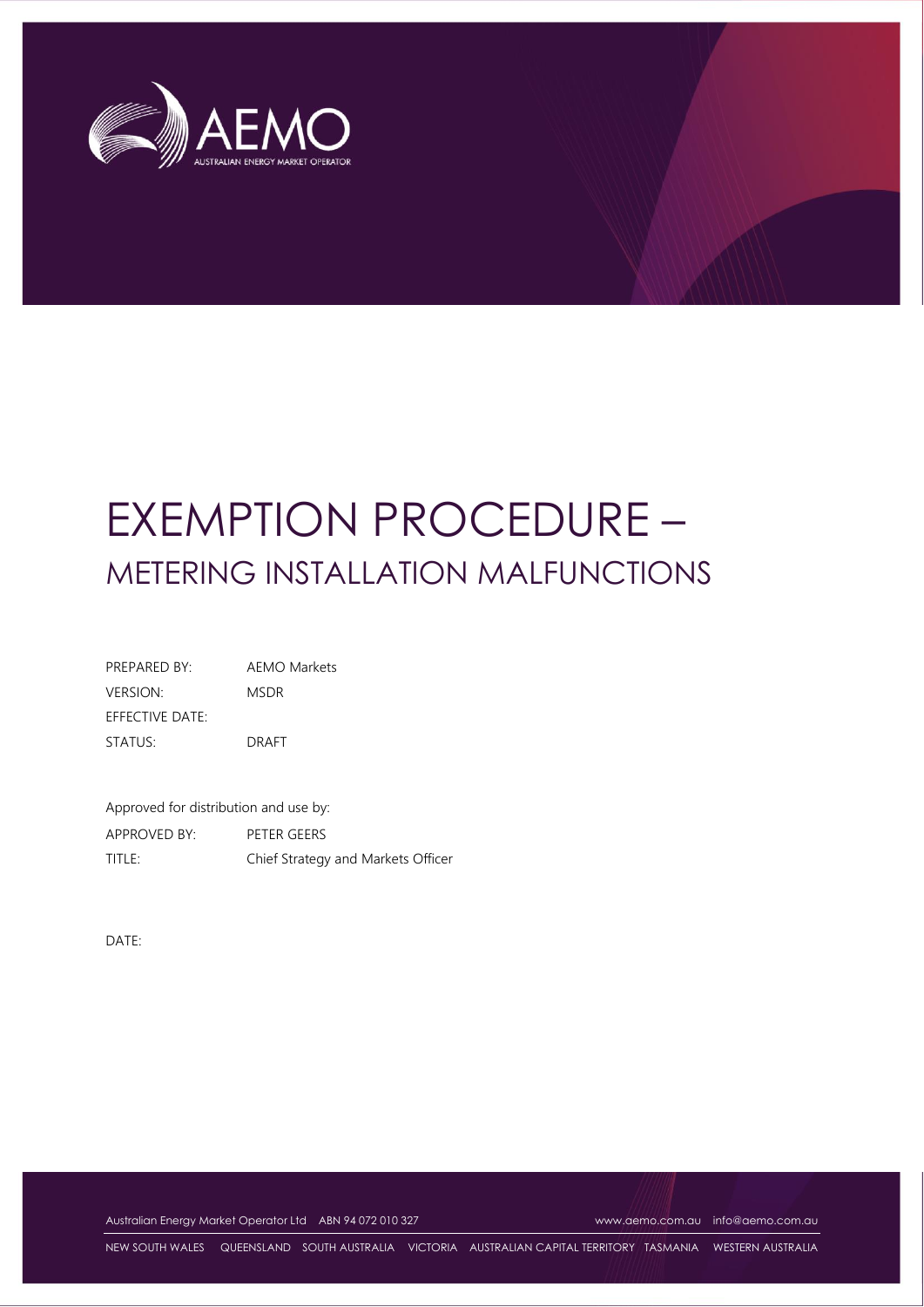

# **VERSION RELEASE HISTORY**

| Version | <b>Effective Date</b> | Summary of Changes                                                                                                                                                                                                                                                                                                                                  |  |
|---------|-----------------------|-----------------------------------------------------------------------------------------------------------------------------------------------------------------------------------------------------------------------------------------------------------------------------------------------------------------------------------------------------|--|
| 1.0     | 1 December 2017       | First Issue.<br>Document incorporates:<br>National Electricity Amendment (Expanding Competition in Metering and<br>$\bullet$<br>Related Services) Rule 2015, No.12;<br>National Electricity Amendment (Embedded Networks) Rule 2015 No. 15;<br>$\bullet$<br>and<br>National Electricity Amendment (Meter Replacement Processes) Rule 2016<br>No. 2. |  |
| 1.1     | 20 May 2020           | Updated to incorporate additional clause reference in the National Electricity<br>Amendment (Metering installation timeframes) Rule 2018 No. 15.                                                                                                                                                                                                    |  |
|         |                       | This version of the Procedure is not yet effective. AEMO will provide participants with at least 8<br>months' notice prior to the effective date.                                                                                                                                                                                                   |  |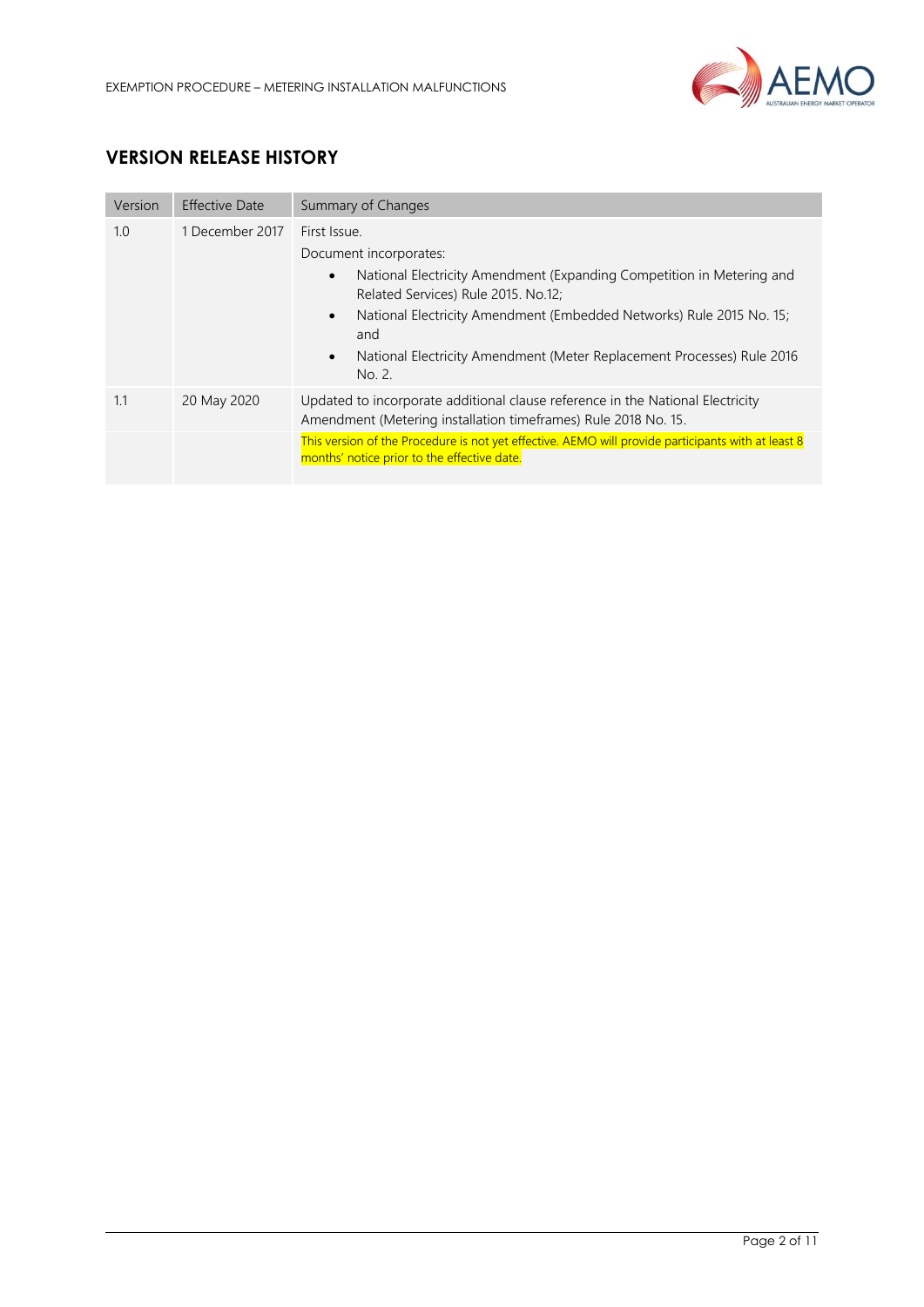

# **CONTENTS**

| 1.    | <b>INTRODUCTION</b>                                  | 4              |
|-------|------------------------------------------------------|----------------|
| 1.1.  | Purpose and scope                                    | $\overline{4}$ |
| 1.2.  | Definitions and interpretation                       | $\overline{4}$ |
| 1.3.  | Related documents                                    | 4              |
| 2.    | <b>APPLICATION PROCESS</b>                           | 4              |
| 2.1.  | Applicant                                            | $\overline{4}$ |
| 2.2.  | Timing of Application                                | 5              |
| 2.3.  | <b>AEMO's Determination</b>                          | 5              |
| 2.4.  | Matters taken into Consideration                     | 5              |
| 2.5.  | Grant of Exemption                                   | 5              |
| 2.6.  | Application Unsuccessful                             | 6              |
| 2.7.  | Extension to Exemption                               |                |
| 2.8.  | Current MC's Obligations during the Exemption Period |                |
| 2.9.  | Expiry of Exemption                                  |                |
| 2.10. | Revocation of Exemption                              | $\overline{7}$ |
| 3.    | RECTIFICATION PLAN                                   | 7              |
| 3.1.  | Timing                                               | 7              |
| 3.2.  | Contents                                             | $\overline{7}$ |
|       | APPENDIX A. APPLICATION FOR EXEMPTION                | 8              |
|       | APPENDIX B.<br>APPLICATION FOR EXTENSION             | 10             |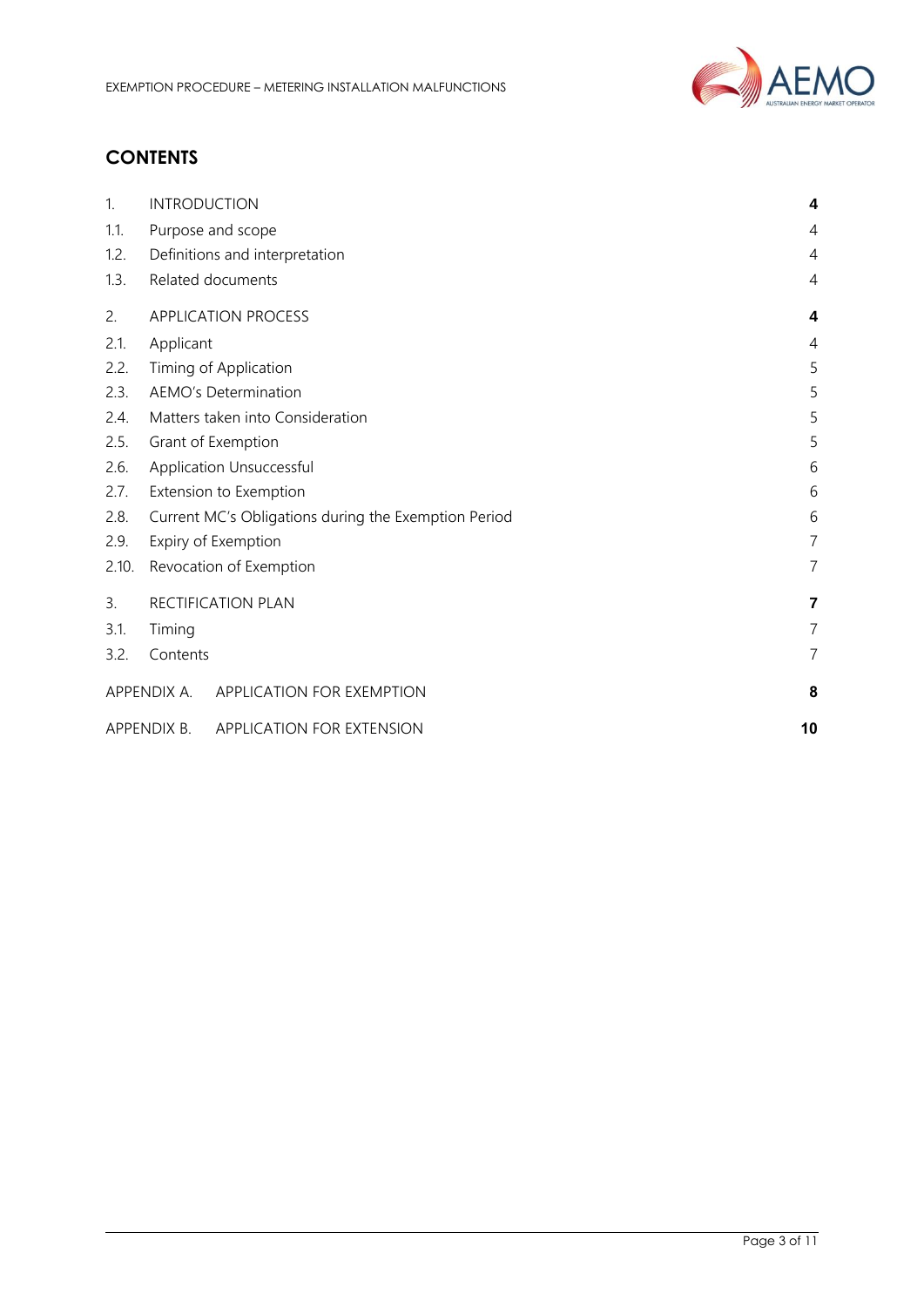

## <span id="page-3-0"></span>**1. INTRODUCTION**

#### <span id="page-3-1"></span>**1.1. Purpose and scope**

This is the Exemption Procedure – Metering Installation Malfunctions made under clause 7.8.10(b) of the National Electricity Rules (NER) (Procedure).

This Procedure sets out the process by which a Current Metering Coordinator (MC) may apply for an exemption from complying with clause 7.8.10(a) for the rectification of a *metering installation malfunction.*

This Procedure has effect only for the purposes set out in the NER. The NER and the *National Electricity Law* prevail over this Procedure to the extent of any inconsistency.

#### <span id="page-3-2"></span>**1.2. Definitions and interpretation**

#### **1.2.1. Glossary**

Terms defined in the *National Electricity Law* and the NER have the same meanings in this Procedure unless otherwise specified in this clause.

Terms defined in the NER are intended to be identified in this Procedure by italicising them, but failure to italicise a defined term does not affect its meaning.

The Retail Electricity Market Procedures – Glossary and Framework:

- (a) Is incorporated into and forms part of this Procedure; and
- (b) Should be read in conjunction with this Procedure.

#### **1.2.2. Interpretation**

This Procedure is subject to the principles of interpretation set out in Schedule 2 of the *National Electricity Law.*

## <span id="page-3-3"></span>**1.3. Related documents**

| Title                                                            | Location                                                                                                          |
|------------------------------------------------------------------|-------------------------------------------------------------------------------------------------------------------|
| Retail Electricity Market Procedures -<br>Glossary and Framework | http://www.aemo.com.au/Electricity/National-Electricity-Market-<br>NEM/Retail-and-metering/Glossary-and-Framework |
| Metrology Procedure: Part A                                      | http://www.aemo.com.au/Electricity/National-Electricity-Market-<br>NEM/Retail-and-metering                        |

#### <span id="page-3-4"></span>**2. APPLICATION PROCESS**

#### <span id="page-3-5"></span>**2.1. Applicant**

The only Participant who can apply for, and benefit from, an exemption granted by AEMO under clause 7.8.10 of the NER is the Current MC for the *metering installation* affected by the *metering installation malfunction*.

A Current MC is not required to apply for an exemption in the circumstances contemplated by clause 11.86.7(g)(2) of the NER where it is the Local Network Service Provider (LNSP):

- (a) Appointed as the Current MC under clause 11.86.7(a) of the NER; or
- (b) Deemed to be appointed as the Current MC under clause 11.86.7(c) of the NER,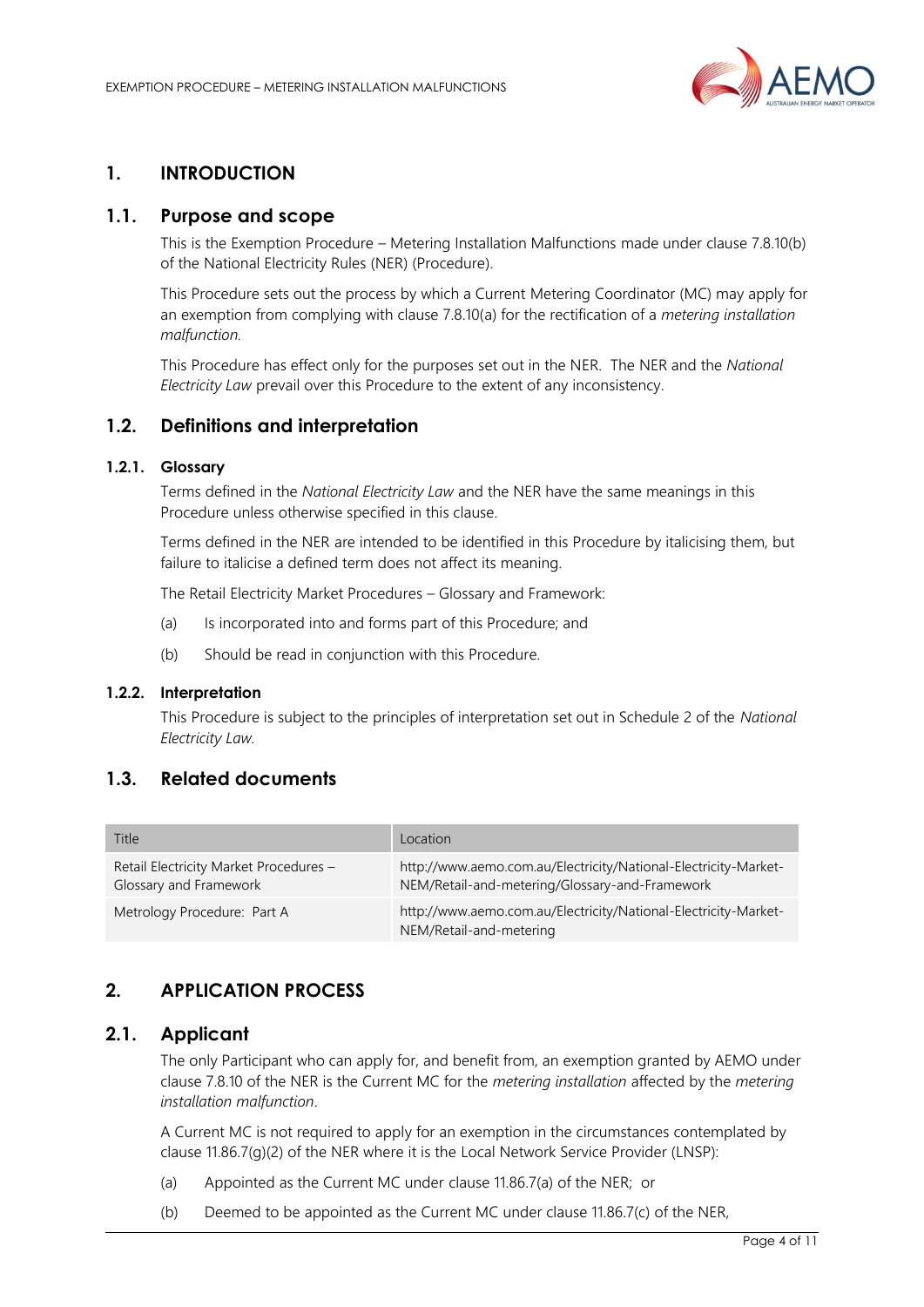

in respect of a type 5 or 6 *metering installation.*

#### <span id="page-4-0"></span>**2.2. Timing of Application**

The Current MC must apply to AEMO as soon as the Current MC becomes aware of a *metering installation malfunction* that cannot be repaired within the timeframes specified by clause 7.8.10(a) of the NER using the application form provided in Appendix A.

### <span id="page-4-1"></span>**2.3. AEMO's Determination**

- (a) Within two *business days* of receipt of an application for exemption, AEMO must:
	- (i) Assign a unique ID number to the application, or verify the ID number provided by the applicant where the application is for an extension to an existing exemption;
	- (ii) Provide the applicant with confirmation of receipt and the ID number of the application; and
	- (iii) Review the application and, where necessary, request additional information.
- (b) Within five business days of receipt of an application for exemption, or two business days after the receipt of the requested additional information (as applicable), AEMO must determine whether to approve the application and communicate that determination to the applicant.

#### <span id="page-4-2"></span>**2.4. Matters taken into Consideration**

Applicants will note that all applications will be considered on their merits and no previous grant of an exemption will be taken as creating a binding precedent on AEMO.

AEMO will take into account the following when considering an application:

- (a) The contents of the application;
- (b) The nature of the *metering installation malfunction* and whether it was caused by a breach of the NER by the Current MC;
- (c) Whether the Current MC has actively sought to find a way in which to rectify the *metering installation malfunction*;
- (d) The impact of the *metering installation malfunction* on *settlements* and other Participants;
- (e) How *metering data* will continue to be provided to AEMO and other Participants from that *metering installation* until the *metering installation malfunction* has been rectified, specifying how the quality and timeliness of the provision of that *metering data* will be addressed;
- (f) The practical consequences of granting an exemption;
- (g) Where provided, a draft of the MP's rectification plan; and
- (h) Any other information that AEMO considers to be relevant to the application.

#### <span id="page-4-3"></span>**2.5. Grant of Exemption**

An exemption granted by AEMO will commence on the date that AEMO received the application.

AEMO may grant the exemption on a conditional basis. Typical conditions that AEMO might impose include, without limitation, the following:

(a) The date by which the Current MC must provide AEMO with the MP's rectification plan in the form specified in section 3 for the rectification of the *metering installation malfunction*.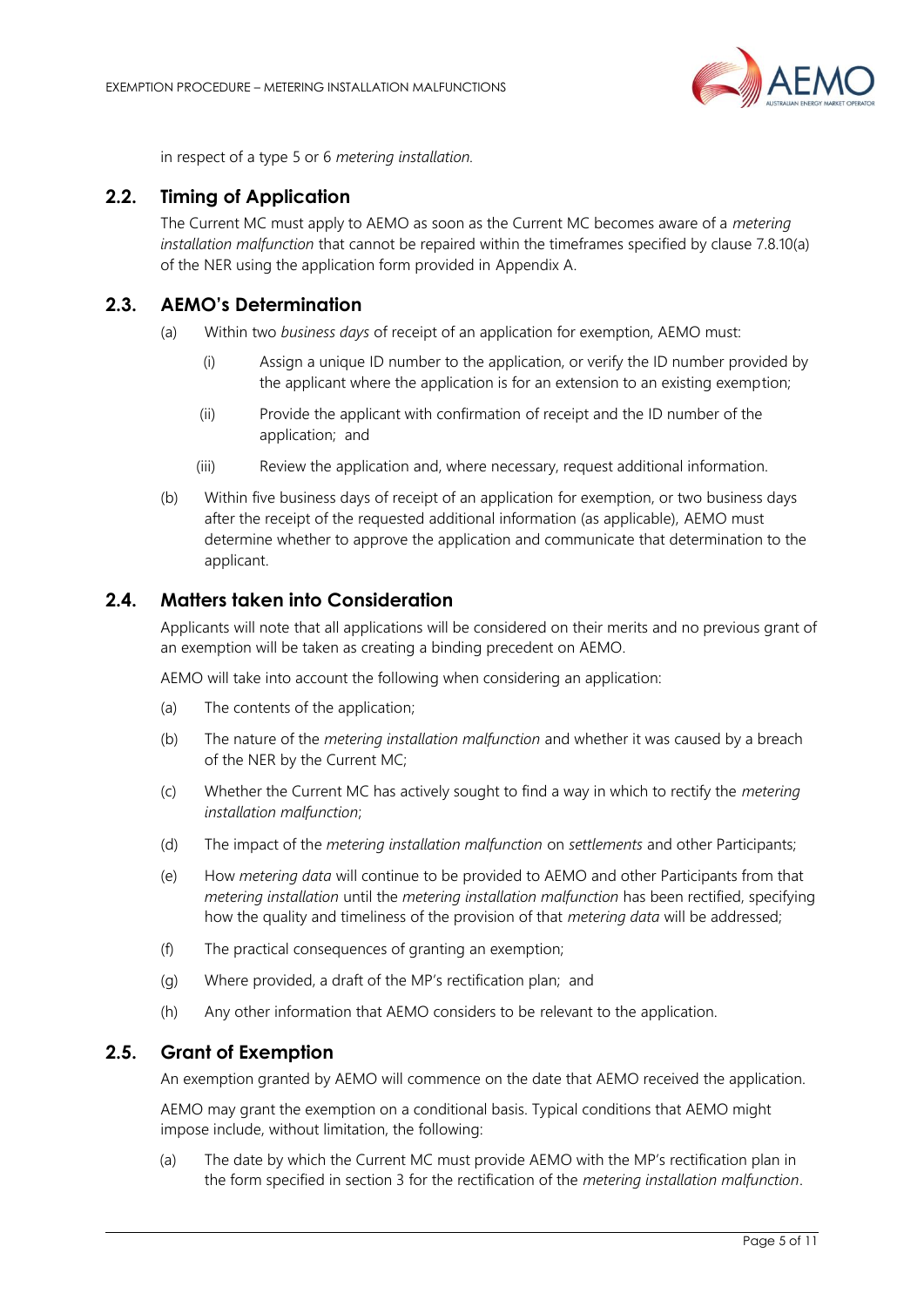

- (b) The date by which the Current MC must ensure the MP completes the rectification of the *metering installation malfunction* in accordance with the MP's rectification plan.
- (c) What action the Current MC must take to mitigate the effects of the *metering installation malfunction* on *settlements* and other Participants.

If the Current MC fails to meet any condition specified in the grant of the exemption, AEMO may revoke the exemption by notice to the Current MC.

#### **2.6. Application Unsuccessful**

<span id="page-5-0"></span>If AEMO does not grant the exemption sought by the Current MC, AEMO will provide reasons.

The types of reasons for which an application might not be successful include the following, without limitation:

- (a) A failure to complete the application form;
- (b) A failure to provide further information by the date specified by AEMO in its request for that information;
- (c) The malfunction referred to in the application does not constitute a *metering installation malfunction*; and
- (d) The existence of other options available to the Current MC to rectify the *metering installation malfunction* that would not require an exemption.

#### <span id="page-5-1"></span>**2.7. Extension to Exemption**

The Current MC may apply to AEMO for an extension to an exemption using the application form provided in Appendix B.

Any application for an extension must be submitted to AEMO prior to the expiry of the exemption. AEMO will consider the application in accordance with sections 2.3 to 2.6.

#### <span id="page-5-2"></span>**2.8. Current MC's Obligations during the Exemption Period**

The Current MC must:

- (a) Provide the Metering Provider's (MP's) rectification plan to AEMO in the form specified in section 3 for the rectification of the *metering installation malfunction* by the date specified by AEMO;
- (b) Within one *business day*, notify all affected Participants of the grant of the exemption and any extension to the exemption and provide them with a copy of the MP's rectification plan;
- (c) Diligently pursue the rectification of the *metering installation malfunction* in accordance with the MP's rectification plan and complete the rectification by the date specified by AEMO;
- (d) Keep AEMO and all affected Participants informed of any changes to the MP's rectification plan and provide a copy of the amended rectification plan to them;
- (e) Notify AEMO and all affected Participants when the *metering installation malfunction* has been rectified; and
- (f) Where there is a New MC for a *connection point*, notify the New MC of the exemption and provide the New MC with a copy of the exemption and MP's rectification plan prior to the change in Role.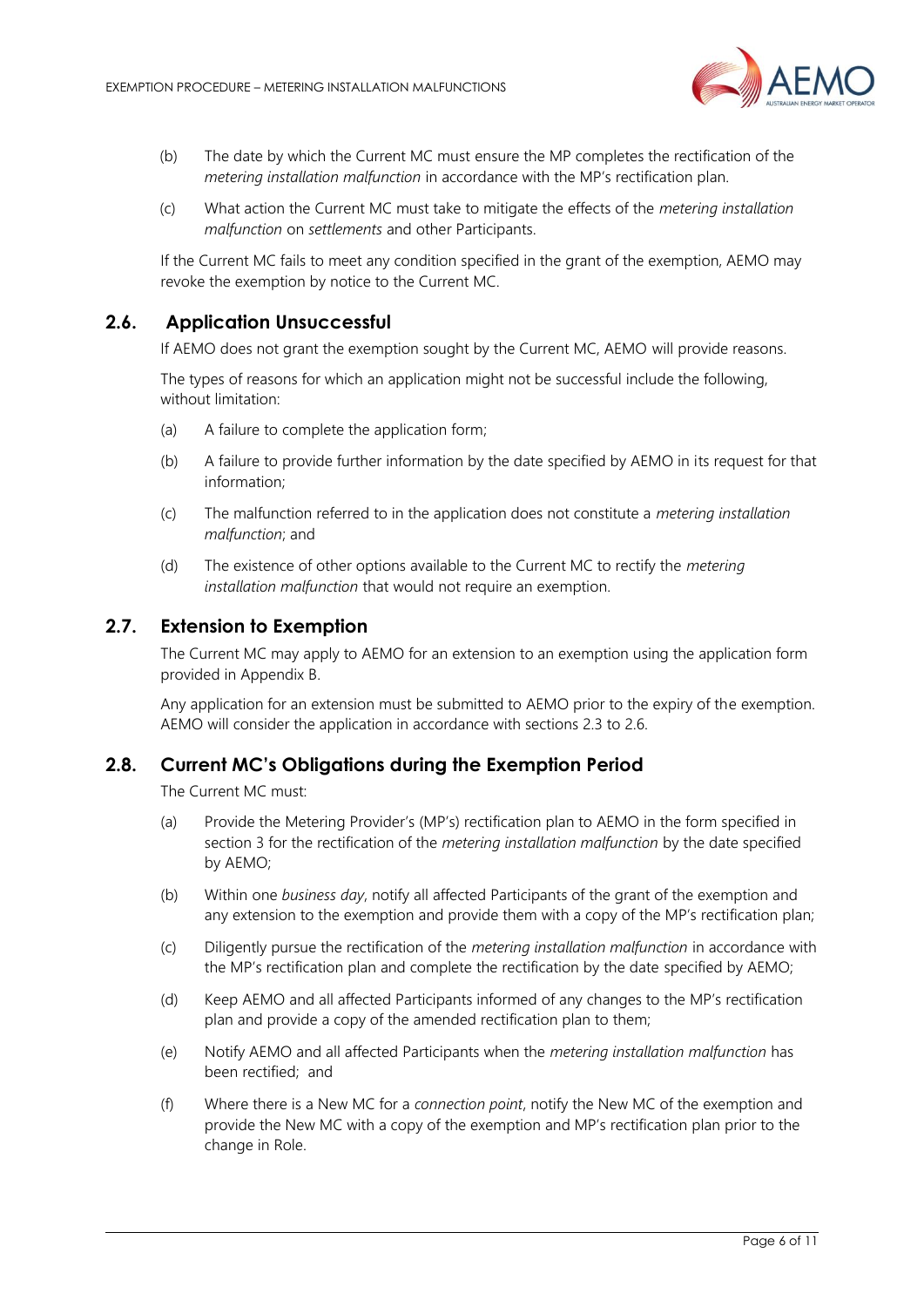

# <span id="page-6-0"></span>**2.9. Expiry of Exemption**

Any exemption (or extension) granted by AEMO in accordance with this Procedure will expire upon the earliest of the:

- (a) Rectification of the *metering installation malfunction;*
- (b) Expiry date specified by AEMO;
- (c) Abolishment of the *NMI* and *metering installation*;
- (d) Current MC's cessation of appointment as MC for the *metering installation* affected by the *metering installation malfunction*; and
- (e) Revocation of the exemption by AEMO.

#### <span id="page-6-1"></span>**2.10. Revocation of Exemption**

If the Current MC fails to meet any condition of the exemption specified by AEMO, or any of the conditions specified in section 2.8, AEMO may revoke the exemption and notify the Current MC of the revocation, whereupon the Current MC must notify all affected Participants of the revocation within one *business day*.

# <span id="page-6-2"></span>**3. RECTIFICATION PLAN**

#### <span id="page-6-3"></span>**3.1. Timing**

Where it is practicable to do so, the Current MC must provide a draft of the MP's rectification plan with its application for exemption.

If not, the Current MC must ensure that the MP's rectification plan is provided to AEMO in accordance with 7.8.10(c) of the NER, by the date specified by AEMO in its notice of exemption to the Current MC.

#### <span id="page-6-4"></span>**3.2. Contents**

The rectification plan must include:

- (a) A technical assessment carried out by the MP of the reason for the *metering installation malfunction* and the repair work required;
- (b) A timetable listing the dates on which the relevant repair work will be carried out;
- (c) Details of any equipment or facility to be replaced;
- (d) A timetable listing the test and re-certification program for replaced *metering installation* components; and
- (e) Any planned shutdown or outage periods.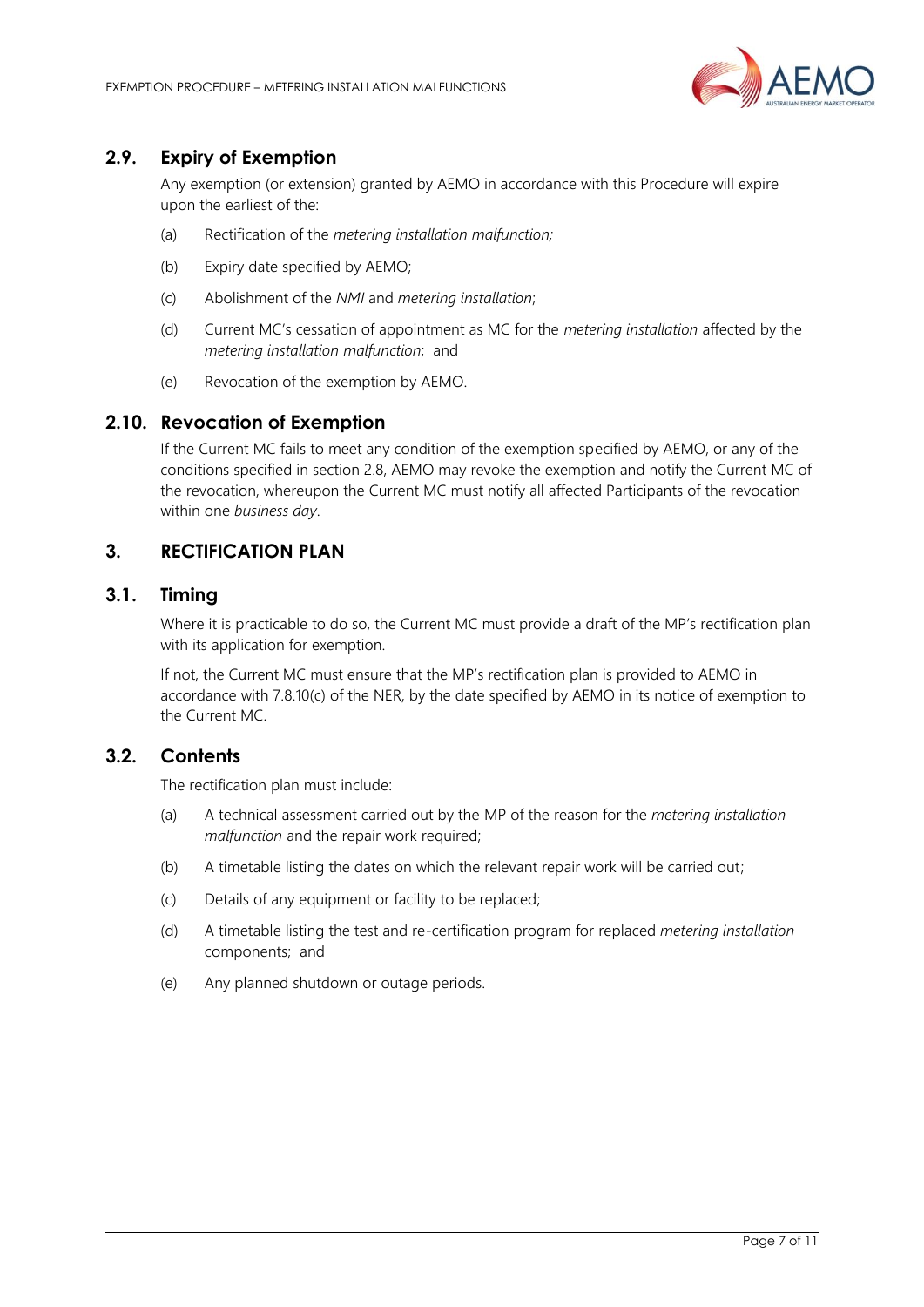

# <span id="page-7-0"></span>**APPENDIX A. APPLICATION FOR EXEMPTION**

Application for Exemption from the Requirement to Repair Metering Installation Malfunction within the period specified in clause 7.8.10(a) of the National Electricity Rules *To enable a timely response to your Application please complete all sections of this form. Please use additional pages and attach supporting documentation where required.*

| 1.  | Applicant Name:                                                                                                                                                                               |                                  |                 |
|-----|-----------------------------------------------------------------------------------------------------------------------------------------------------------------------------------------------|----------------------------------|-----------------|
|     | Participant ID:                                                                                                                                                                               |                                  |                 |
| 2.  | <b>Contact Details:</b>                                                                                                                                                                       |                                  |                 |
|     | Name:                                                                                                                                                                                         |                                  |                 |
|     | Phone:                                                                                                                                                                                        |                                  |                 |
|     | Email:                                                                                                                                                                                        |                                  |                 |
| 3.  | Postal Address:                                                                                                                                                                               |                                  |                 |
| 4.  | Date of Application:                                                                                                                                                                          |                                  |                 |
| 5.  | Date Applicant became aware of the metering installation<br>malfunction:                                                                                                                      |                                  |                 |
| 6.  | Reason for seeking exemption (i.e. reason for requiring<br>more than allowed time to carry out repairs):                                                                                      |                                  |                 |
| 7.  | Date of initial notification of metering installation<br>malfunction to the Applicant and circumstances in which<br>the Applicant found out:                                                  |                                  |                 |
| 8.  | NMI/NMIs(attach a spreadsheet for more than one NMI)                                                                                                                                          |                                  |                 |
| 9.  | Details of the metering installation malfunction:                                                                                                                                             |                                  |                 |
|     | 10. Action taken to date in relation to the metering<br>installation malfunction, including any instructions<br>provided to the MDP and MP.                                                   |                                  |                 |
| 11. | Describe all options or solutions to be considered to<br>rectify or otherwise repair the metering installation<br>malfunction, or provide a draft of the MP's proposed<br>rectification plan: |                                  |                 |
|     | 12. List of the affected Participant IDs:                                                                                                                                                     | LNSP:                            | Participant ID: |
|     |                                                                                                                                                                                               | LR:                              | Participant ID: |
|     |                                                                                                                                                                                               | MDP:                             | Participant ID: |
|     |                                                                                                                                                                                               | MP:                              | Participant ID: |
|     |                                                                                                                                                                                               | FRMP:                            | Participant ID: |
|     |                                                                                                                                                                                               | Other: (e.g. NSP2,<br>EENSP etc) | Participant ID: |
| 13. | Explain the impact the exemption will have on the<br>Applicant's, and other Participants', ability to comply with<br>the NER:                                                                 |                                  |                 |
| 14. | How will the provision of metering data be addressed<br>during exemption, if granted?                                                                                                         |                                  |                 |
| 15. | Period of exemption sought                                                                                                                                                                    |                                  |                 |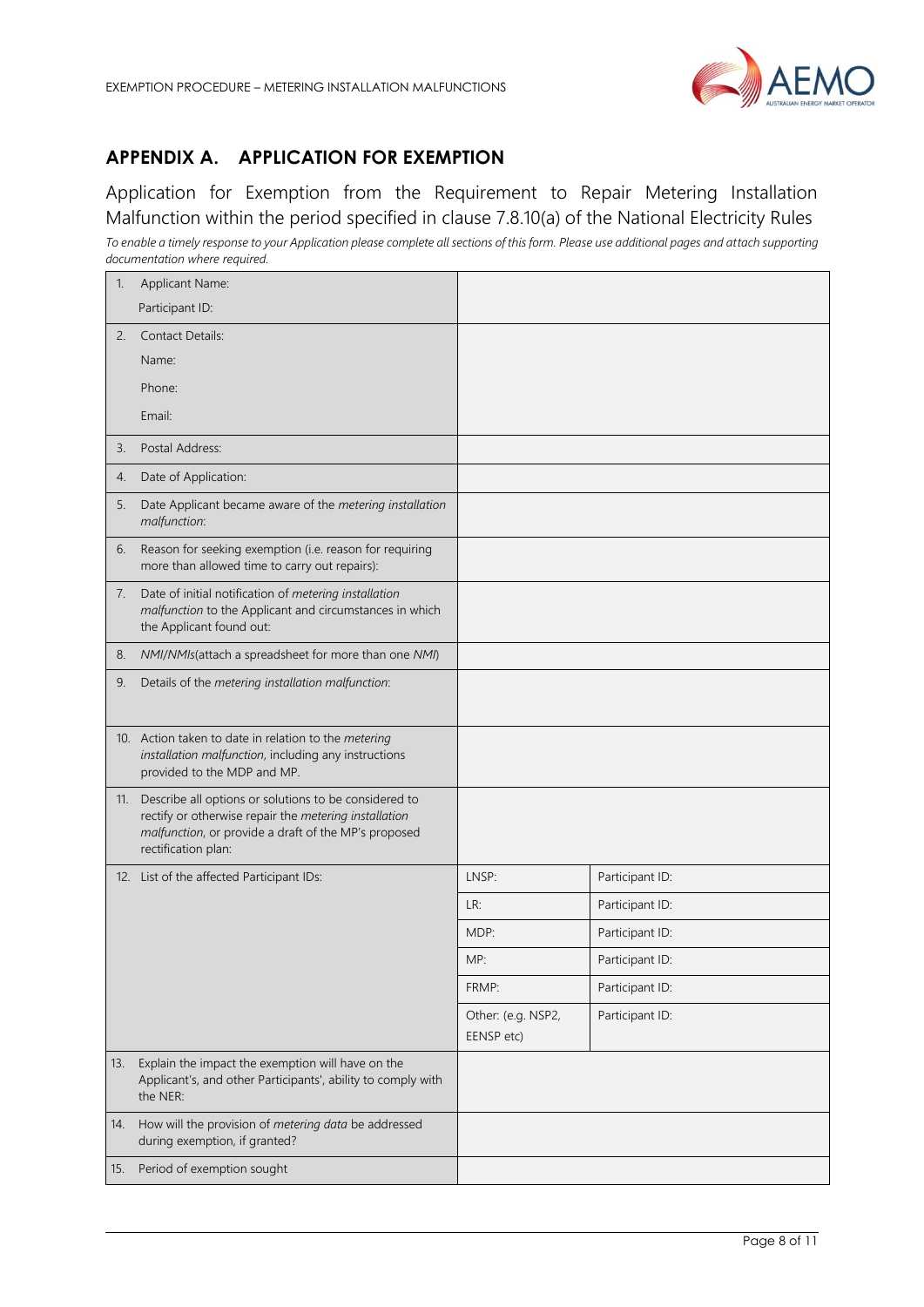

|     | Include details if there is a specific event (such as a<br>substation upgrade, or an abolishment of supply, etc.)<br>that may mean that the exemption could end sooner. |  |
|-----|-------------------------------------------------------------------------------------------------------------------------------------------------------------------------|--|
| 16. | Describe how the <i>metering installation malfunction</i> will be<br>addressed if the exemption is not granted:                                                         |  |
|     |                                                                                                                                                                         |  |

Please send this application to: [meter@aemo.com.au](mailto:meter@nemmco.com.au)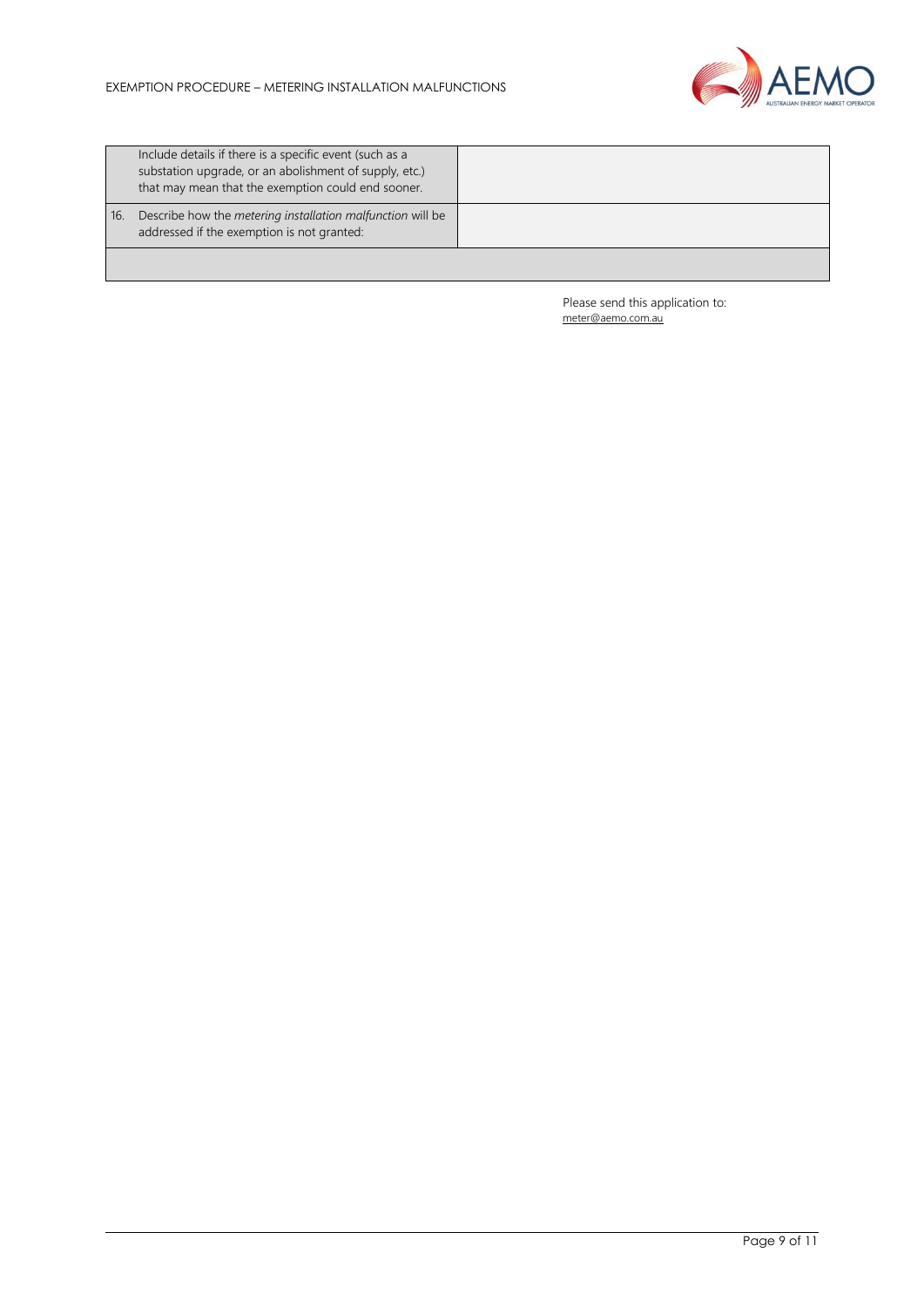

# <span id="page-9-0"></span>**APPENDIX B. APPLICATION FOR EXTENSION**

Application for Extension of Exemption from the Requirement to Repair Metering Installation Malfunction within the period specified in clause 7.8.10(a) of the National Electricity Rules

*To enable a timely response to your Application please complete all sections of this form. Please use additional pages and attach supporting documentation where required.* 

| 1.  | Applicant:<br>Participant ID:                                                                                                                                                                                                   |                                  |                 |
|-----|---------------------------------------------------------------------------------------------------------------------------------------------------------------------------------------------------------------------------------|----------------------------------|-----------------|
| 2.  | <b>Contact Details:</b><br>Name:<br>Phone:<br>Email:                                                                                                                                                                            |                                  |                 |
| 3.  | Postal Address:                                                                                                                                                                                                                 |                                  |                 |
| 4.  | Exemption ID:                                                                                                                                                                                                                   |                                  |                 |
| 5.  | Date of application for extension:                                                                                                                                                                                              |                                  |                 |
| 6.  | NMI/NMIs (attach a spreadsheet for<br>more than one NMI)                                                                                                                                                                        |                                  |                 |
| 7.  | Reason for seeking extension to<br>exemption:                                                                                                                                                                                   |                                  |                 |
| 8.  | Remedial action taken to date:                                                                                                                                                                                                  |                                  |                 |
| 9.  | List of the affected Participant IDs:                                                                                                                                                                                           | LNSP:                            | Participant ID: |
|     |                                                                                                                                                                                                                                 | LR:                              | Participant ID: |
|     |                                                                                                                                                                                                                                 | MDP:                             | Participant ID: |
|     |                                                                                                                                                                                                                                 | MP:                              | Participant ID: |
|     |                                                                                                                                                                                                                                 | FRMP:                            | Participant ID: |
|     |                                                                                                                                                                                                                                 | Other: (e.g. NSP2,<br>EENSP etc) | Participant ID: |
| 10. | Explain the impact the exemption will<br>have on the Applicant's, and other<br>Participants', ability to comply with<br>the NER:<br>(If no change from the date of the<br>original application, please indicate<br>'no change') |                                  |                 |
| 11. | How will the provision of metering<br>data be addressed during the<br>extension, if granted?<br>(If no change from the date of the<br>original application, please indicate                                                     |                                  |                 |
| 12. | 'no change')<br>Describe how the metering<br>installation malfunction will be<br>addressed if the extension is not<br>granted:<br>(If no change from the date of the<br>original application, please indicate<br>'no change')   |                                  |                 |